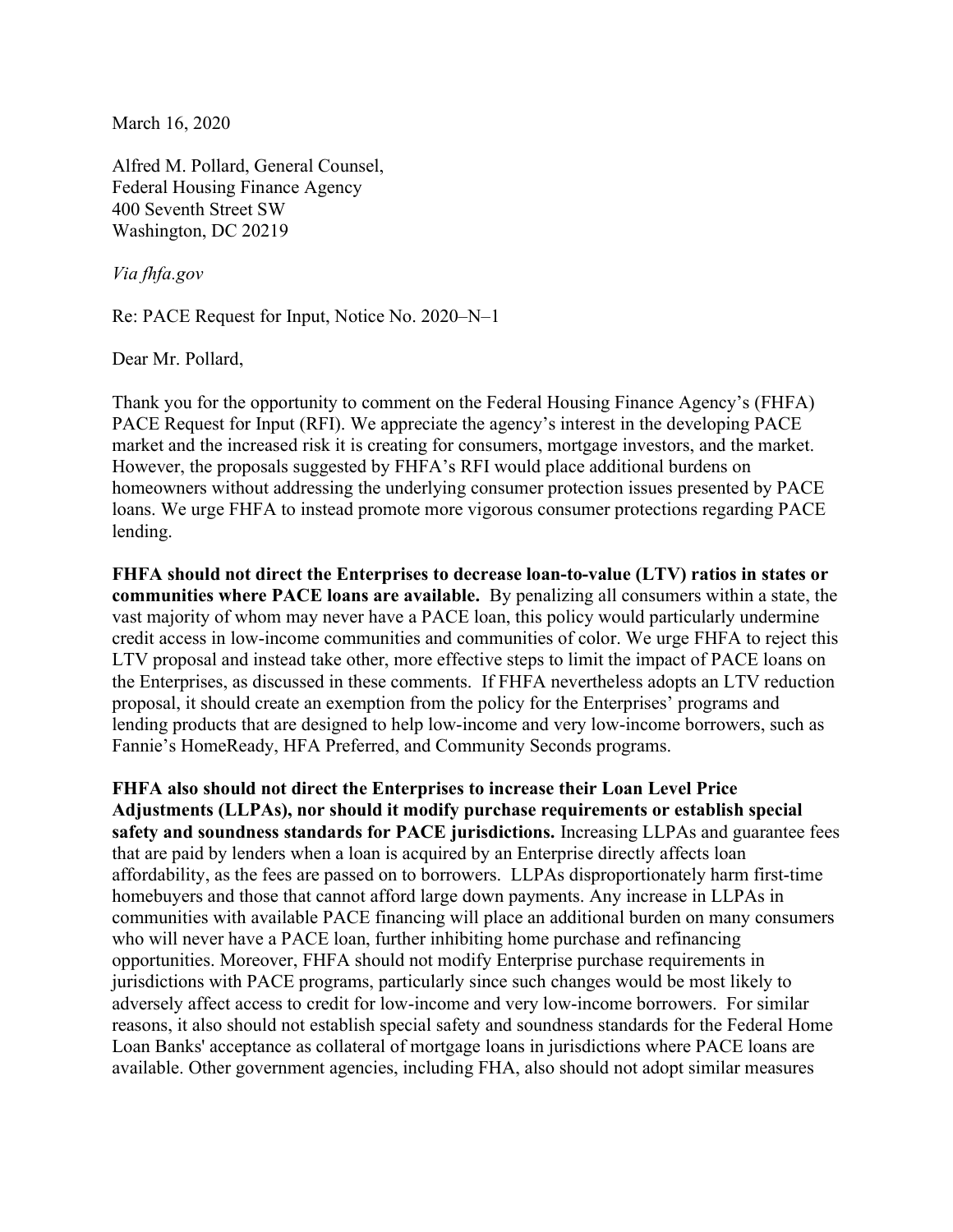because they would impede access to credit without addressing the underlying consumer protection problems with PACE lending.

FHFA should enhance the Enterprises' servicing requirements to provide greater protections to consumers and the Enterprises. Specifically, the Enterprises' servicing requirements should direct servicers in jurisdictions where PACE loans are available to take proactive steps to determine whether a property is subject to a PACE lien, including flagging and promptly investigating the reason for an unusually large increase in a mortgage borrower's escrowed property tax bill; comparing the current property tax bill to bills from prior years when a mortgage borrower has defaulted on property taxes; and monitoring any real-time registry or database of PACE loans. In addition, the Enterprises should require that servicers of Enterprise mortgages in jurisdictions where PACE loans are available have protocols in place to reduce the likelihood of mortgage defaults resulting from PACE assessments.

PACE program administrators or local government sponsors should be required to notify servicers of new PACE loans directly or through a registry. The FHFA and Enterprises should work with PACE program administrators to develop a portal or some direct line of communication for the parties to easily send and receive the required information. Privacy concerns can be addressed by having homeowners execute appropriate authorizations to release information. Homeowners are not well positioned to know who they should contact or what information should be provided. Alternatively, it may be possible for servicers of Enterprise mortgages to be notified about PACE loans, and acquire additional loan-level information, through a real-time registry. A registry should be established to prevent the sale of multiple PACE loans on the same property. The registry should include information that is contained in the Notice of Assessment or other similar document that is recorded under state law to confirm the tax lien

FHFA should not require or even suggest that servicers of Enterprise mortgages give notice to existing borrowers PACE liens are not permitted, nor should they be required to certify that they will not participate in PACE financing. Not only do Enterprise mortgages not clearly prohibit PACE loans, but a notice would place an unreasonable burden on homeowners, who inevitably will be unaware of the restriction. Further, any agreement by a homeowner to avoid PACE loans would assume the homeowner would be aware of the PACE loan lien priority when obtaining the loan, which is often not the case. In addition, a homeowner likely would face enforcement of such a commitment when seeking loss mitigation and thus the provision could be used selectively to deny assistance such as a loan modification. Thus, these measures would not serve the purpose of avoiding PACE liens on Enterprise loans but would undermine consumer protection.

We strongly support efforts to strengthen consumer protections on PACE loans and impose comprehensive state and federal regulation over PACE that would treat it as a mortgage product. We urge FHFA to avoid measures that would instead place additional burdens on homeowners, who are not well positioned to be the driving force to reform the PACE industry. Rather than impose punitive measures on consumers, we believe FHFA and Enterprises should use their authority and influence over the housing finance market to incentivize PACE lenders and state actors to enhance consumer protections and adopt policies that limit risk to the Enterprises. The FHFA and Enterprises should: